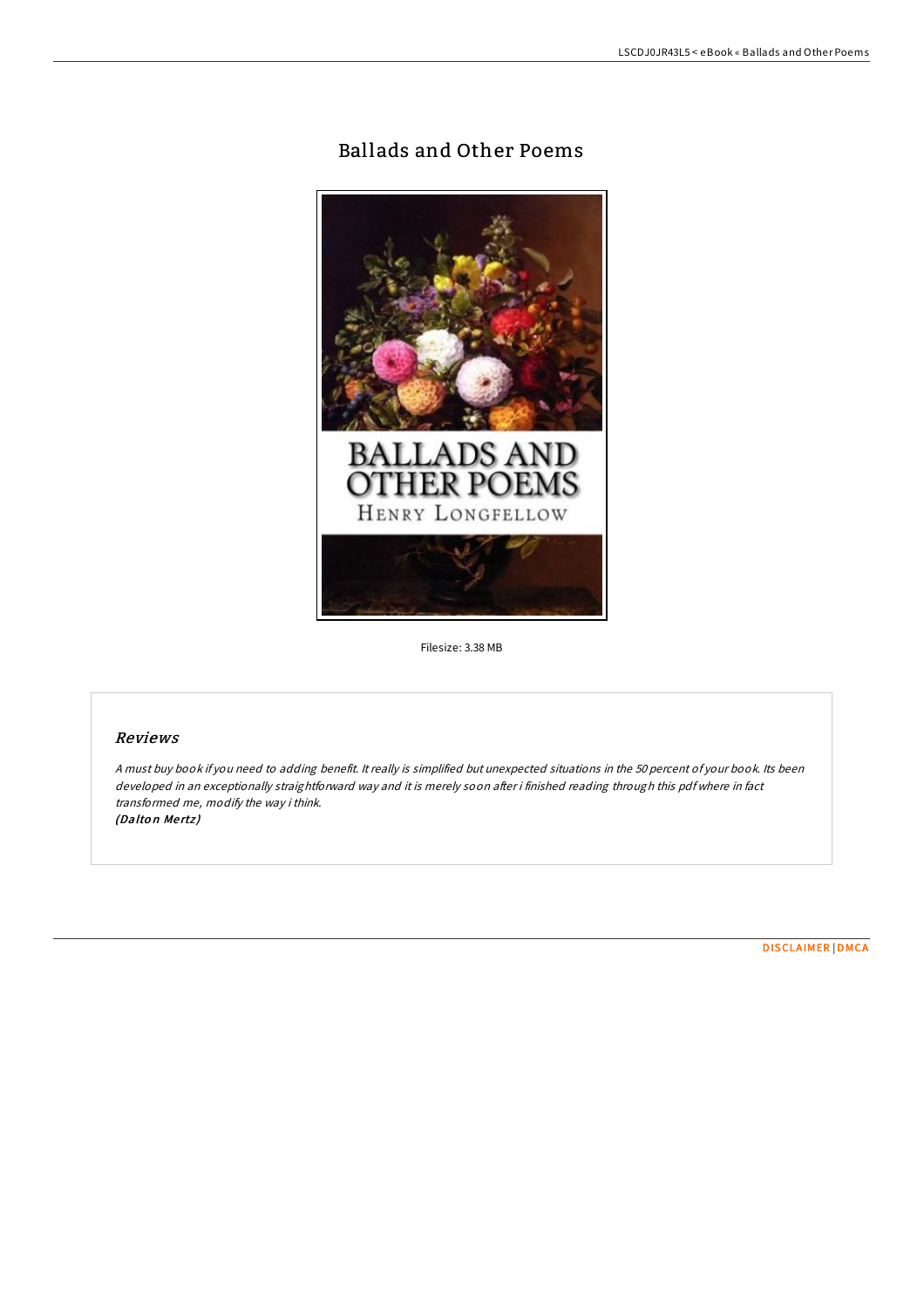## BALLADS AND OTHER POEMS



**DOWNLOAD PDF** 

Createspace, United States, 2015. Paperback. Book Condition: New. 229 x 152 mm. Language: English . Brand New Book \*\*\*\*\* Print on Demand \*\*\*\*\*.Longfellow experimented with many forms, including hexameter and free verse. His published poetry shows great versatility, using anapestic and trochaic forms, blank verse, heroic couplets, ballads and sonnets. Typically, Longfellow would carefully consider the subject of his poetic ideas for a long time before deciding on the right metrical form for it. Much of his work is recognized for its melody-like musicality. As he says, what a writer asks of his reader is not so much to like as to listen. As a very private man, Longfellow did not often add autobiographical elements to his poetry. Two notable exceptions are dedicated to the death of members of his family. Resignation, written as a response to the death of his daughter Fanny in 1848, does not use first-person pronouns and is instead a generalized poem of mourning. The death of his second wife Frances, as biographer Charles Calhoun wrote, deeply affected Longfellow personally but seemed not to touch his poetry, at least directly. His memorial poem to her, a sonnet called The Cross of Snow, was not published in his lifetime. Longfellow often used didacticism in his poetry, though he focused on it less in his later years. Much of his poetry imparts cultural and moral values, particularly focused on promoting life as being more than material pursuits. Longfellow also often used allegory in his work. In Nature, for example, death is depicted as bedtime for a cranky child. Many of the metaphors he used in his poetry as well as subject matter came from legends, mythology, and literature.

 $\mathbb{R}$ Read Ballads and Other Poems [Online](http://almighty24.tech/ballads-and-other-poems-paperback.html) n Download PDF [Ballad](http://almighty24.tech/ballads-and-other-poems-paperback.html)s and Other Poems